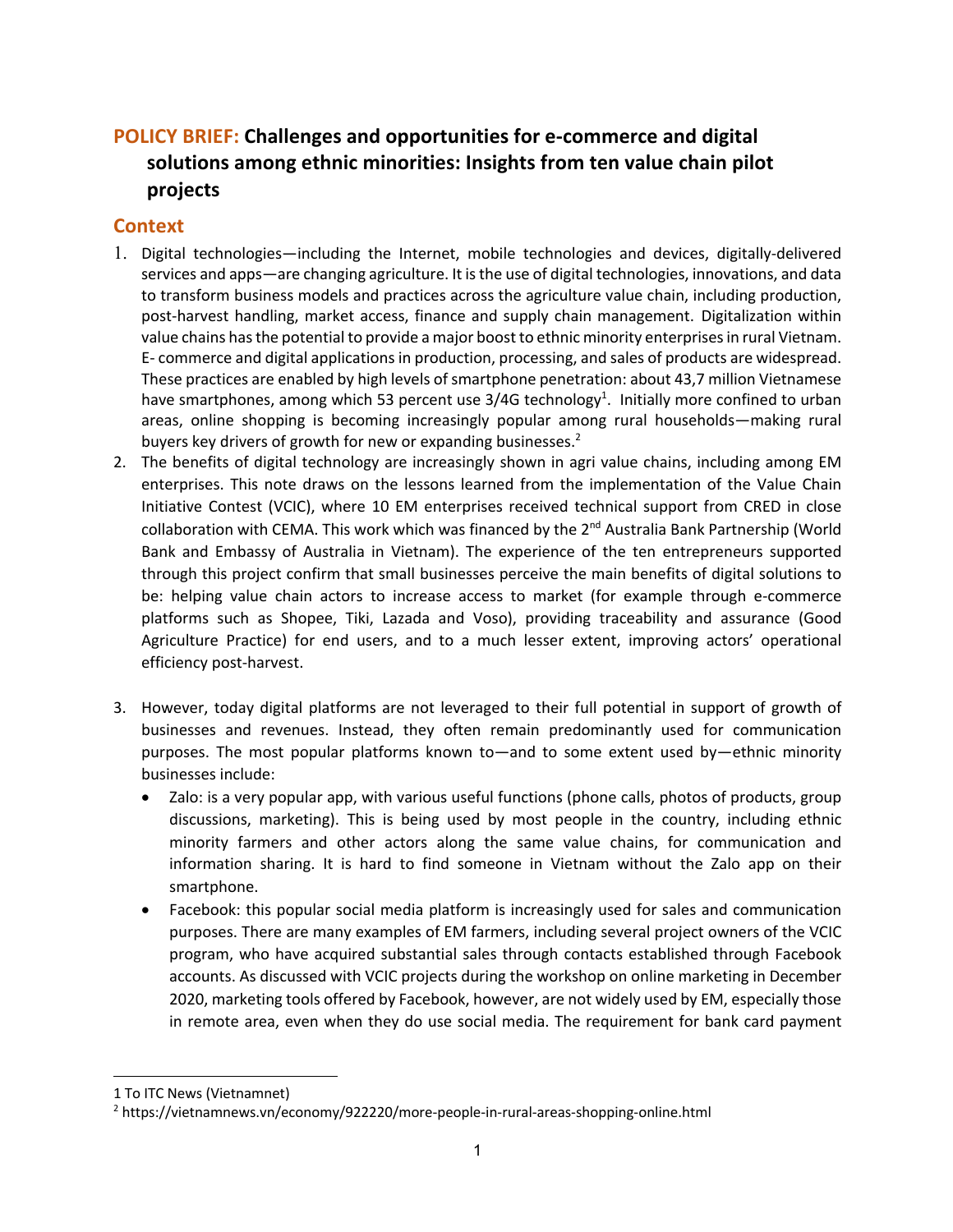(credit card), delivery justification, and limited knowledge of the how the tool can be used are factors that undermine its use, which thus remain below potential.

- Youtube: is especially useful for EM farmers seeking technical information to help them improve production.
- E-commerce platform: Amazon and Alibaba are two well known brands trying to promote themselves as effective solutions for export. In addition, many other local platforms are being built to link farmers to end markets. So far, Shopee, Tiki, Lazada are the most popularly platforms functioning as digital marketplaces in Vietnam. Yet, these platforms are mostly selling books, beauty products, home and lifestyle products, digital accessories, etc. There are newly developed platforms for agricultural products such as Vo So, Postmart, Muahangviet, etc., but they are not yet very popular. There have been efforts from different government agencies such as Ministry of Agriculture, Ministry of Trade and Ministry of Communication to discuss with Tiki, Shoppe to introduce fresh agricultural products on their platforms. This would provide opportunities to increase sales of even smaller farmers.
- 4. In spite of the increasing availability of digital solutions to support production and trade or retail, the success stories are limited, and mainly confined to private enterprises and more developed areas (e.g Red River or Mekong delta region). Many EM farmers have tried the current platforms (Voso, Shopee, Lazada) and there have been also many attempts to introduce digitalization in different value chain activities; however, the achievement is so far below expectation. For instance, most EM businesses in Lao Cai and Son La (two northern mountainous provinces in Vietnam) appear not to consider these platforms as effective sales vehicle, if they are aware of their existence at all. There are only a handful of examples of cooperatives/businesses in some low land areas, like in Bac Can, Thai Nguyen that reported securing sales from digital platforms – such businesses are not many. Another core cause of the challenges faced by EM in exploiting these opportunities is the remoteness and distance of their production areas to the warehouse, as well as the under-developed and poor logistics supports.

## **Opportunities for increased adoption of digital solutions among ethnic minorities**

- 5. Visible opportunities exist for a greater use of digital solutions in value chains for EMs. The VCIC activities reveal several entry points that could be exploited.
- 6. **Demand side**: consumers' demand for food safety and green products, which have clear origin and are traceable, can act as a driver for digitalization. Digital solutions so far provide the best vehicle for long EM value chains to deliver traceability or other evidence that show products' environmentally friendly values, like organic or biodiversity.
- 7. **Supply side**: there is an increasing interest among EM entrepreneurs, particularly younger ones, in the use of digital application for performance improvement in value chains' daily activities and sales, as witnessed also during the VCIC implementation. Young entrepreneurs from EMs see the potential of leveraging digital channels for finding and attracting customers. For example, community-based tourism services see the value in using social media platforms for marketing their products. Others see the value of online websites and apps to exchange knowledge and obtain technical information to improve farm production performance. For example, an EM cooperative in the VCIC project relied on social media platforms and the web more broadly to secure information on medicinal plants production.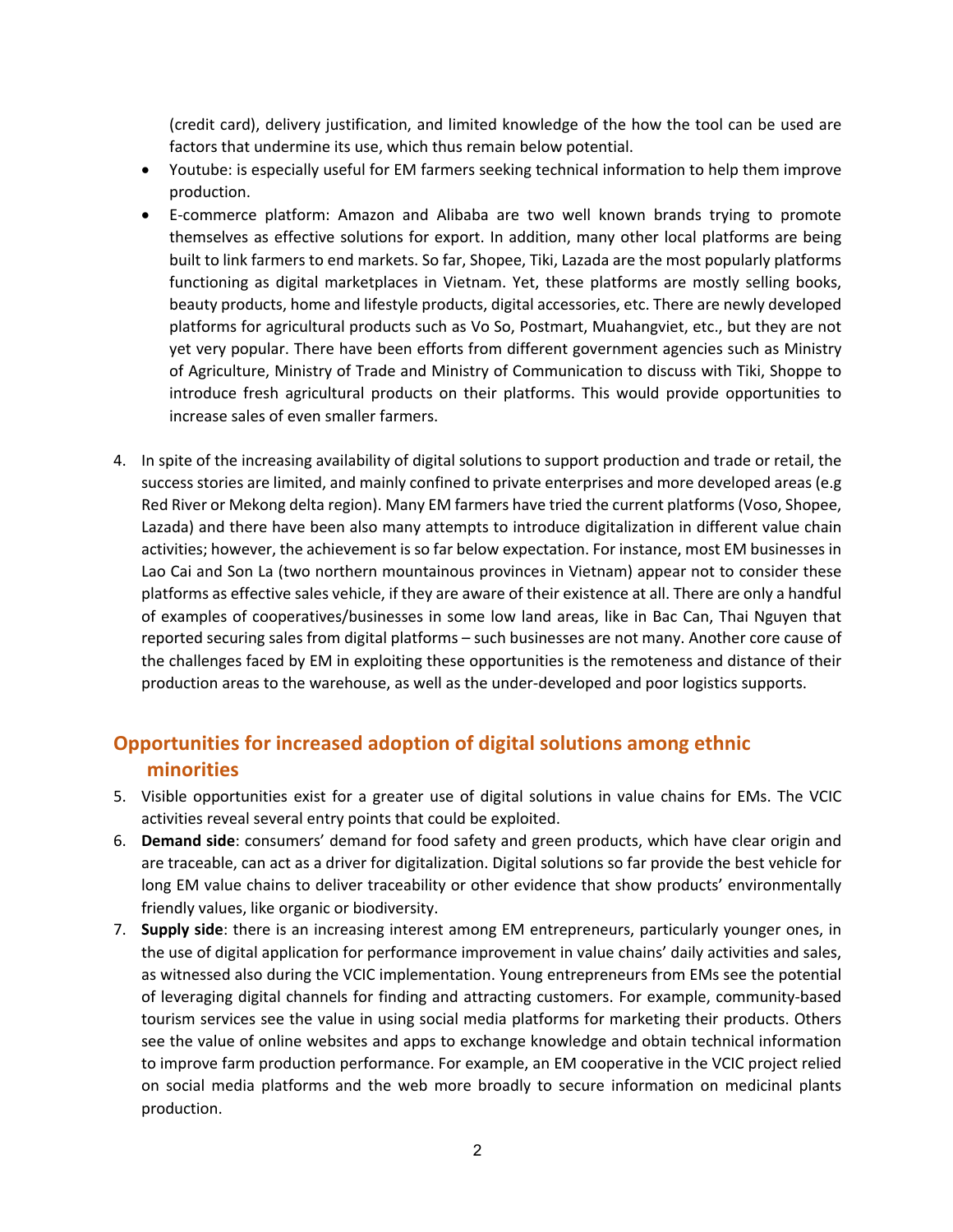- 8. **Pressure to match supply and demand in agri-value chains**: EM farmers often face the issue of oversupply across value chains and locations, especially in mass volume commodity sectors, where farms' products are sometimes even dumped off on the field due to the absence of buyers, e.g veggies from Moc Chau (Son La province) and Sapa (Lao Cai). The lack of sufficient access to markets, coupled with decisions on crops to be cultivated that are typically driven by high spot market price (rather than by consideration of long-term demand) are some of the reasons behind the mismatch. The type of information that could allow households and enterprises to make better investment choices, and reach more buyers, would be easy to access through digital channels.
- 9. **Service provision side**: more suppliers see and want to realize the opportunities for sales opened by digital solutions, which are perceived as helping improve effectiveness and efficiency of agri-value chains, including those with actors from EM groups. The attempt of many companies to bring One Community One Product (OCOP) products to e-commerce platforms or provide digital applications to facilitate farm management reveals interest in leveraging more digital solutions. For instance, Viettel is making efforts to attract OCOP products to its trading platform (Voso), and various applications for farm practice management; these have taken off for different reasons (discussed in the Point 9 – 12 below).
- 10. **Business environment enablers**: various development projects/activities in Vietnam are providing support for start-ups, a sector that appears mainly dominated by the development of digital applications. Many of these start start-ups have been proposed to solve practical issues in agriculturerelated activities. However, the support for start-ups is usually focused on identification of initiatives and incubation to prototype completion, not on the much more challenging aspect of commercialization, which requires customization to accommodate users' conditions, especially for EMs.

#### **Challenges to faster adoption of digital opportunities in value chains**

- 11. **Knowledge and basic digital skills**. Not all EM farmers are familiar with smartphones and apps. This is especially the case among people aged 40 years and above, who usually find it hard to adopt new technologies. The VCIC projects suggest that digital solutions are picked up among younger projects' owners, such as the project owner producing H'Mong traditional clothes and accessories used online channels to promote and improve sales. Others have used real time communication opportunities offered by social media to connect with buyers of vegetables produced in EM farms.
- 12. **Applicability to EM contexts**. The array of digital solutions available to producers and sellers along value chains are most often not conceived with EM producers and products in mind. Tailoring solutions to their products, areas and in some cases language would provide greater opportunities for their adoption. Examples raised in the VCIC and other observations indicate, for example, challenges among agricultural products entrepreneurs. These range from farmers' finding it inconvenient to update activities on a smartphone in real time while working the fields, to inability to adopt accounting software designed for businesses in tea processing factories, due to the sector's uniquely differentiated processing practice.
- 13. **Internet coverage**. High speed broadband or cellular data networks are not yet available in many locations were EM enterprises are operating. Areas close to the main national routes can get strong 4/3G signals in contrast to areas far away from the main roads where the signal is weaker, if present at all. Ethnic minorities are more likely to live in remote areas, thus facing these additional difficulties. While sound data on smartphone ownership and use is scarce, there is evidence pointing to ethnic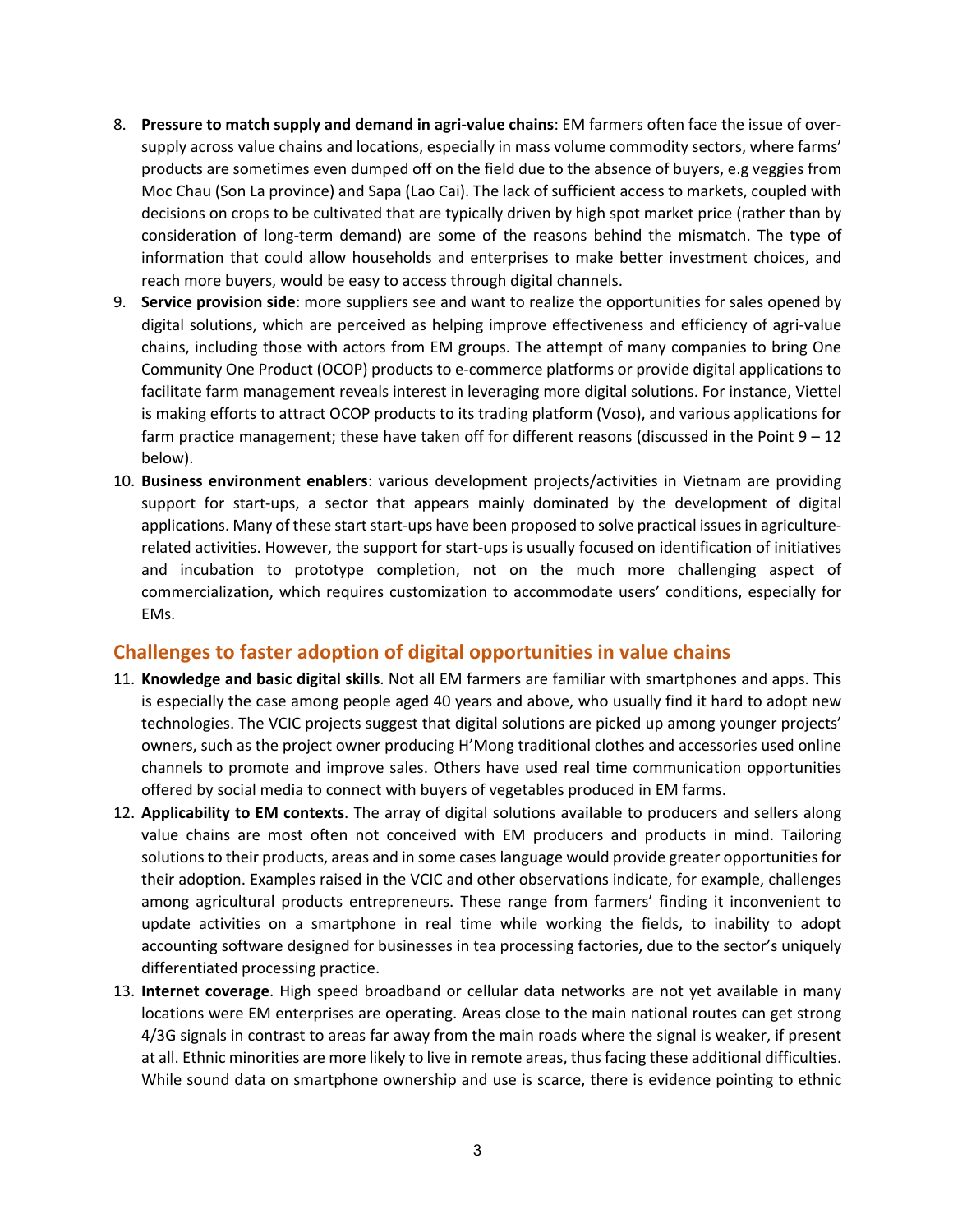minorities having fairly high access to cell phones (87%), although facing a gap with Kinh majority in terms of access and quality of 3G or 4G signal (35.6 versus 63.5%).<sup>3</sup>

14. **Tailored institutional support**. E-commerce and digitalisation are not at the forefront of local governments agenda for social and economic development planning. The responsible government staff, particularly in the EM areas, do not have the relevant IT skills and knowledge to support the EM.

#### **Implications for policy and future program supports**

- 15. These insights from the VCIC initiative confirm the importance of advancing activities included in the NTP-SEDEMA, particularly in Project 10, which aim to increase the use of information technology to improve socio-economic development for ethnic minorities and mountainous areas, and Project 3, which includes activities in support of start-ups and EM entrepreneurship. As the Government of Vietnam starts to implement the NTP-SEDEMA, it can draw from the experience of the VCIC and other lessons on how to fully leverage the potential of digital technology:
- 16. **Principles**
	- **Infrastructure investments**. The greater use of ICT for socio-economic development objectives enshrined in the NTP-SEDEMA needs to be sustained by continued investments in digital infrastructure, with a greater focus on including remote areas and more isolated communities, thus preventing that a wider gap in opportunities emerges. In parallel, continued improvements to the quality of such infrastructure for enhanced operational efficiency/effectiveness among EM are necessary.
	- **Phased and targeted approach**: Because not all locations and products are adequately placed to adopt similar digitalization initiatives (e.g insufficient trade volume to justify the investment), a more phased and targeted approach is recommended, where quick wins, relevant to the ethnic minority context, are leveraged in the short term. Digital applications are to be selective to ensure the successful delivery of replicable pilots where the infrastructure exists and is sufficient (e.g. 3/4G coverage) and where solutions can be easily applied to ethnic minority products, local conditions, and value chain contexts. The VCIC experience showed the large untapped potential of simple tools for online marketing provided by social media (e.g. Facebook). Increasing entrepreneurs' familiarity and use of such basic tools can offer a starting point to grow their business in the short term.
	- **Sustain seed investment through commercialization of products**: digitalization often involves a high level of initial investment to set up the business and technology, educate users, and adjust to emerging realities. A lack of investment in such activities often results in the solutions developed failing, even after showing potential at the conceptual level or launching phase. External support for enterprises in user training and product customization to help sustain these investments is therefore vital. NTP-SEDEMA Project 3 activities focused on start-ups have the potential to provide this much needed support. It is important that these activities extend beyond the initial incubation period, and that they support product development, advertising, sales, etc. through the more difficult phases of commercialization, for a sustained period of time.
	- **Skills development**: Digital literacy remains a barrier to a fuller uptake of digital solutions. Training programs and opportunities to exchange knowledge need to be tailored to ethnic minorities'

<sup>3</sup> IPSARD, 2019. NTP Baseline Survey Report. The analysis is produced in World Bank, 2020. Shared Gains: Vietnam Poverty and Shared Prosperity Update. The household survey was implemented in 26 relatively poor provinces across all regions.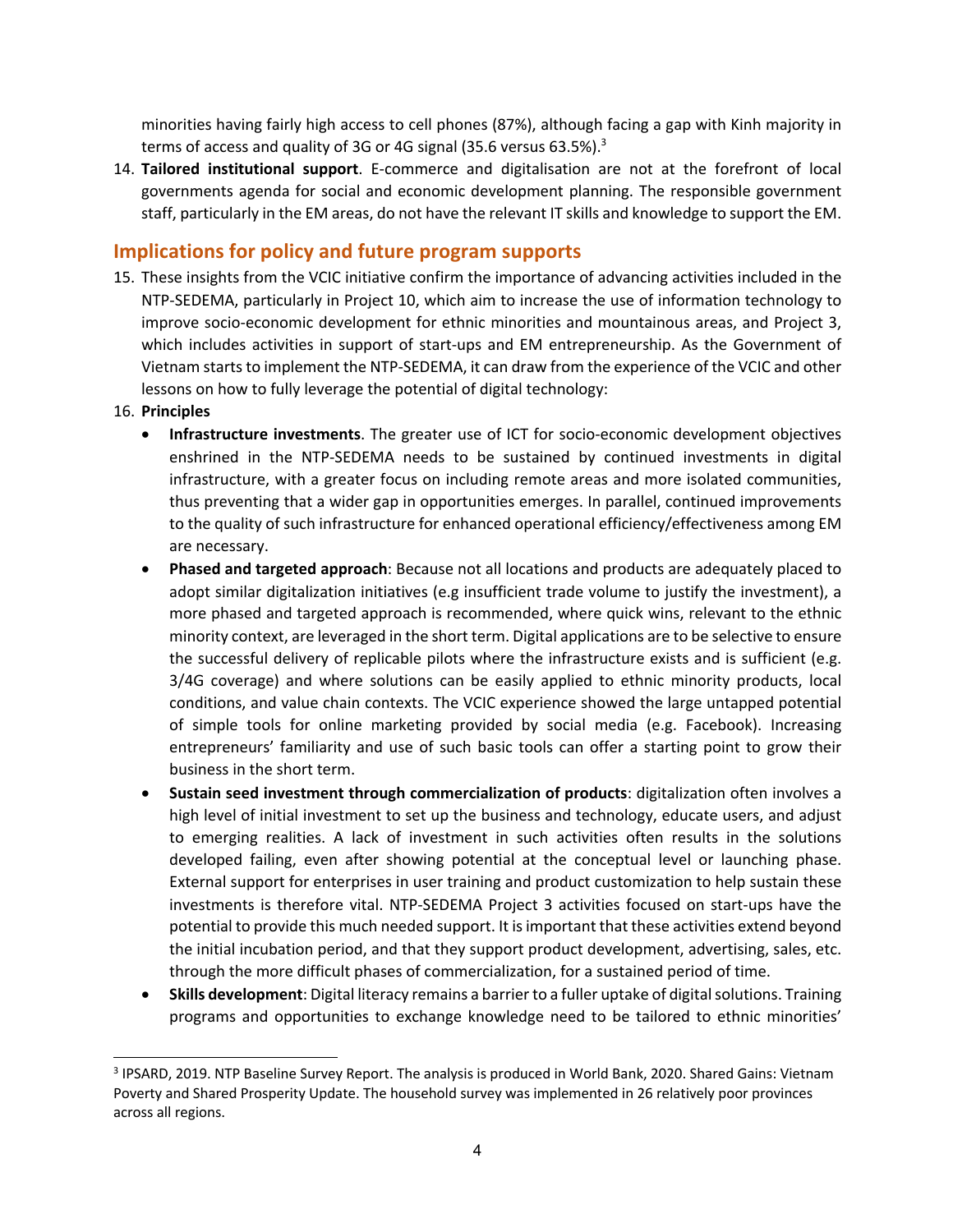specific needs and be simple, as well as sensitive to social and gender norms (to ensure participation of women entrepreneurs), and language. Different approaches are needed for entrepreneurs of different ages. Online platforms and forums may be created to provide training and exchange knowledge specific among EMs engaged on similar issues.

- 17. **Support areas for greater use of digital solutions to improve value chain and livelihoods of EMs**: (a) Monitoring and resource management, (b) Improvement of access to production input factors, (c) Performance improvement at post-harvest processing, (d) Traceability, and (e) Online marketing and E-Commerce.
	- *Monitoring and resource management*: NTP-SEDEMA's focus on leveraging ICT for program monitoring (Project 10) is extremely relevant. The aforementioned points around principles to improve use of digital technology (e.g. training users in digital skills, phasing and targeting solutions, etc.) will ensure that an adequate monitoring system is set in place, where beneficiaries can themselves contribute useful inputs to local implementers. An easy to navigate, regularly updated database containing information on projects is fundamental. It should respond both to administration and implementation needs by local authorities, but also to monitoring and reporting needs. The ability to use the system for timely analytics can help adjust the course of investments, improve investments, improve the performance of local institutions, and allow for better resource management. The databases should be enabled to monitor and report progress by location, in addition to industry, to facilitate adjustments reflecting for example more competitive crops and highlight any issue that deserve additional institutional support.
	- *Production input factors*: Greater access to timely knowledge could help entrepreneurs improve their business models and production. This could be achieved through tailored digital platforms providing entrepreneurs with information on relevant input service providers (products, capacities, prices), technical knowledge of the inputs, and a forum to exchange experiences. Solutions would need to be piloted, and tailored to different products, ethnic groups, business sizes.
	- *Post-harvest processing*: Insights from the VCIC and other experiences reveal that actors engaged in processing of agricultural products are better equipped to take up and roll out digital solutions. Post-harvest processing is also in line with Vietnam's ambition to move up the value chain, away from being simply a commodities supplier. There are numerous opportunities for digital application and automation in processing, which should be a key area for immediate support. The support must be tailored to business needs and show benefits to EM households that participate in the value chains where the digital solutions are applied.
	- *E-Commerce*: Spearheading the e-commerce engagement by EMs will be key to achieve the objectives of the NTP-SEDEMA, particularly for Project 3 which will support enterprise development, as well as Project 10's ambition to support training in this area. Digital platforms can better connect actors along EM value chains. The platforms are designed to be practical and usable by, and specifically for, EM farmers – e.g. for online Business to Business (B2B) or business to consumers (B2C) purpose. VCIC lessons reveal that this marketing tool does fit very well with ready to use products such as the production of handicrafts, essential oils, baby bath products, and herbal tea. However, it appears to be less relevant to tourism businesses, as well as the sales of vegetables or beef. That said, there are tens of million people who are visiting these ecommerce platforms, so even for those types of sectors having a presence on these sites can benefit from improved visibility and boosting. Products like tourism, vegetables or beef can be